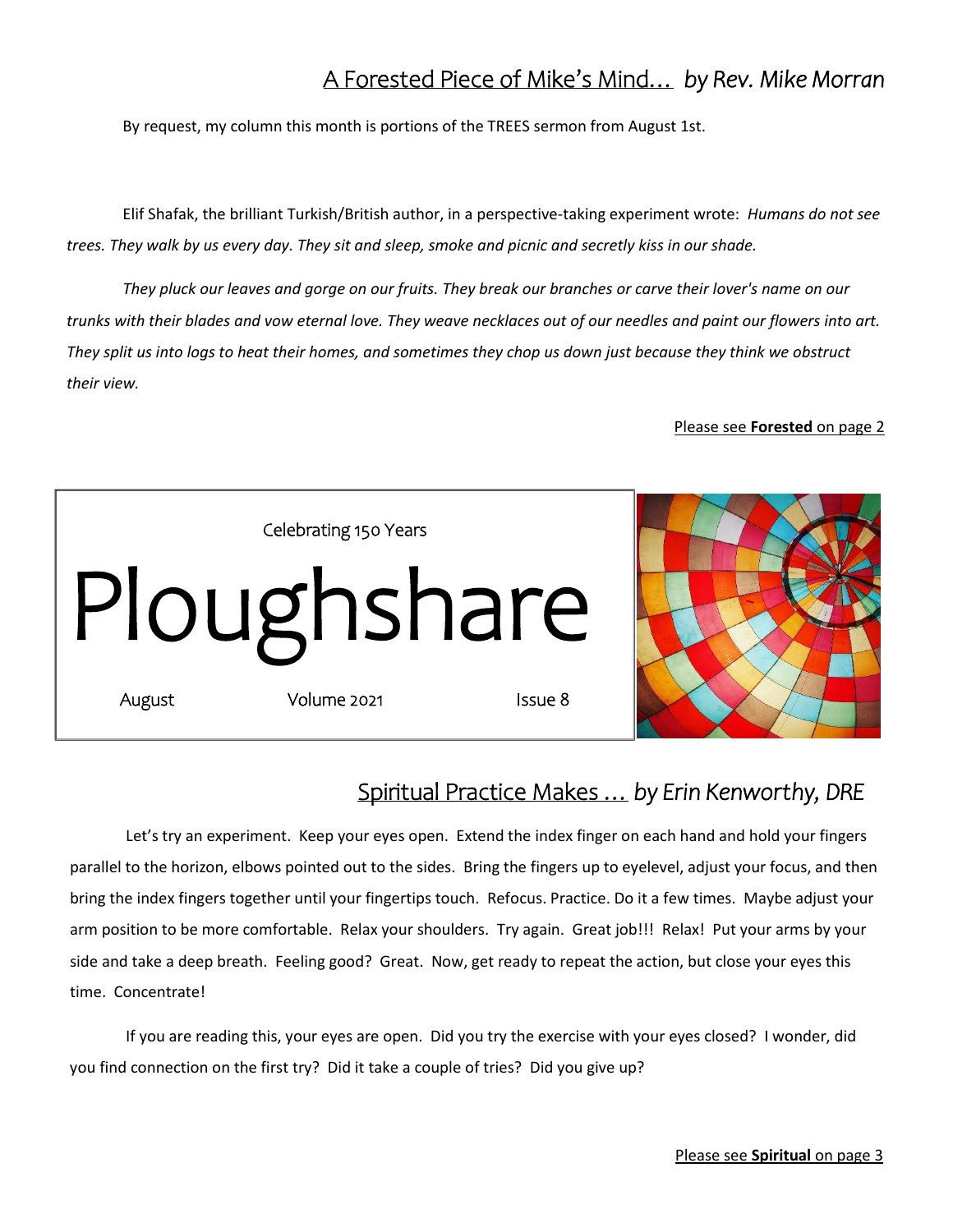#### **Forested** from page 1

*They make cradles, wine corks, chewing gum, rustic furniture and produce the most beautiful music out of us. And they turn us into books in which they bury themselves on cold winter nights. They use our wood to manufacture coffins in which they end their lives. And they even compose the most romantic poems for us, claiming we're the link between earth and sky. And yet, they do not see us.* 

…Here's why we're talking about trees today. I have come to believe that trees, learning about trees, learning from trees, letting the spirit of trees into our own spirits, bodies, and souls, understanding trees, communing with trees, protecting trees, is a relatively accessible and a beautiful way to decolonize our minds. Trees, are an accessible and a beautiful way for human beings who care, people like you and me, to start to reposition ourselves, change and expand our consciousness, reexamine our assumptions about where we stand in relation to the non-human world, where we stand in relation to each other, where we stand in relation to God, and what any god worth worshipping actually wants from us. It's not colonization. I think if there's a God, God would want us to see trees. Really see them.

You know, the bible was written by humans from human perspective. The garden of Eden, go forth and multiply, subdue the earth, and all that destructive nonsense. I've been wondering, what would that same story sound like if it were told from the perspective of the trees in the Garden of Eden? The Tree of Life, and the tree of knowledge of good and evil?

How would trees write that story?

In my imagination, the tree of Life, the mother of all trees, which always wants to grow and evolve, starts feeling that things are too static in the garden, so it sets some things in motion. She arranges, conspires with the tree of knowledge of good and evil, and with the sunlight and water and nutrients in the soil to grow some beautiful fruit, pleasing to the eye. She arranges with the soil and the other local plants to have things around that the snake would like, so the snake starts hanging around. Very patiently, slowly, inexorably, she works things out with God so that the woman and the snake and the fruit all converge, a genesis of conditions that results in knowledge being shared. And knowledge, having been shared, must be spread, as the Tree of Life knew all along.

In this version of the story, it was the trees all along, quietly using all the resources in the environment, including the clueless humans, to make it so knowledge can escape the static garden, go out and create a whole new world.

In deep green faith,

Mike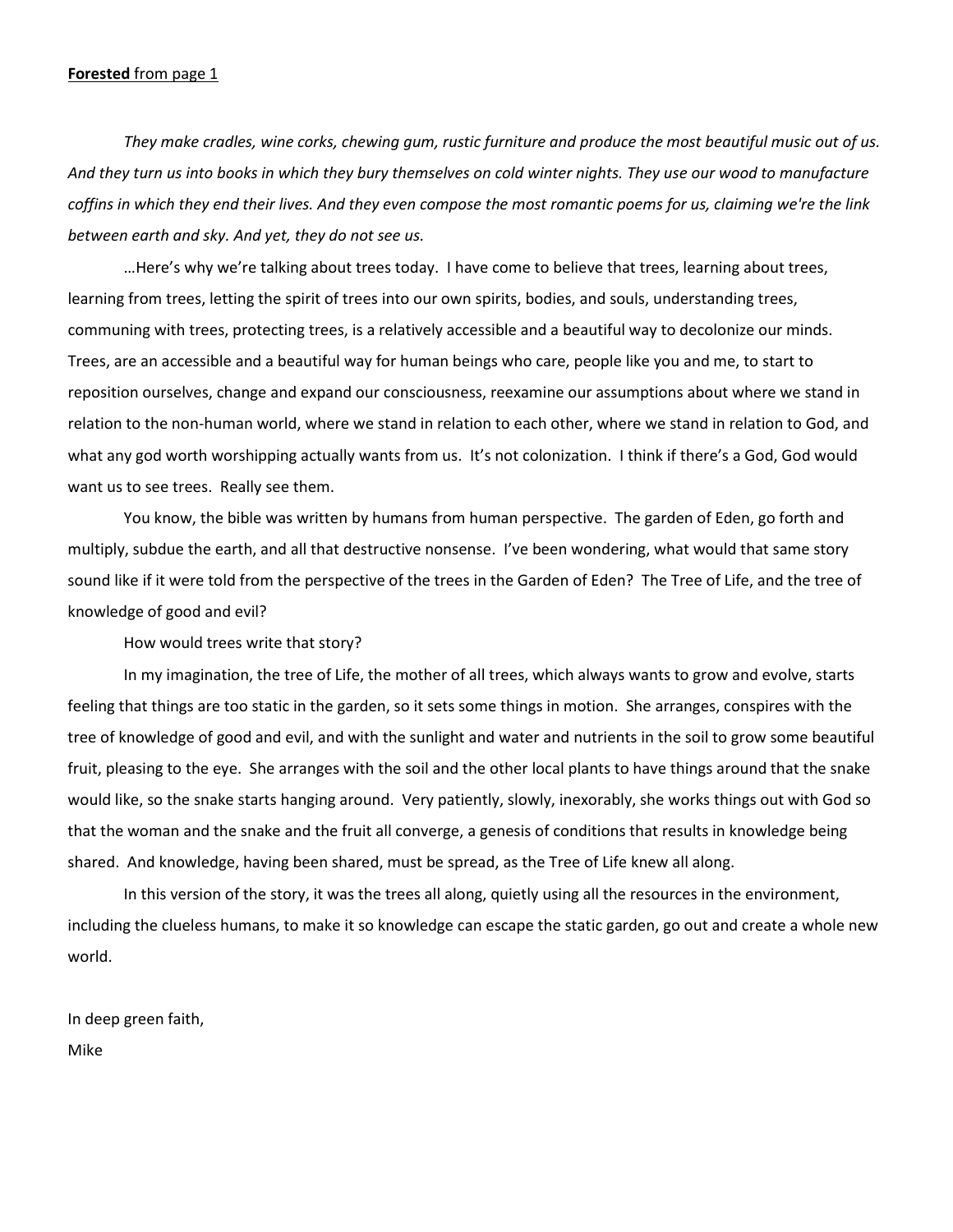#### **Spiritual** from page 1

Our theme this month is spirit. In my experience, spirit is usually an unseen, abstract concept. As a child, I heard about a "holy spirit", and typically envisioned an elongated floating vapor form. I also heard about a "holy ghost" and figured it was basically the same thing, but maybe friendlier, like that Casper fellow from cartoons and movies. I know that some folks felt moved by "the spirit", tried to communicate with "spirits", and often frowned at "spirited" kids.

As a middle school cheerleader, my teammates and I had "the spirit" and tried to rally that in our classmates, even though none of us were really able to put a finger on exactly what that meant. Yelling? Pride? Sportsmanship?

Over time, I've come to understand spirit as the divine presence in myself and other living beings, a link between that which gives life and the experience of living. It's not an external noun, but an internal phenomenon. Some folks conflate "spirit" and "soul", and to be honest, the particulars of that philosophical and theological conversation, while interesting, contain more content than appropriate for a ploughshare article. I contemplated, questioned, and arrived at a personal understanding of spirit that resonates for this particular living being. You can be informed by the work and thoughts of others, but I do encourage you to make some space for your thoughts, questions, and wisdom. Personally, my efforts yielded an understanding that gives a whole new meaning to those "spirit sprinkles" I used to deliver through a wave of my cheerful pre-adolescent fingers at a pep rally. Namaste.

Spiritual practice allows us to access that connection. Anything that allows you to practice, deepen, shift or understand that connection counts. It's not called spiritual perfect for a reason. There should be occasional stretching or redefining the modes and methods used. Meditation and yoga? Great! Singing? Wonderful! Playing basketball, swimming, creating art, caring for others, cutting your toenails, considering lilies, counting to three, laughing, roasting marshmallows, watching a flame, taking your medication, attending worship or hugging a tree. You will encounter obstacles involving time, resources, internal gunk, or the opinions of others. These missing or extra puzzle pieces can be frustrating, and they assist you in honing your practice, by showing you places where your connection needs attention. Consistency in practice helps, but even if you take a break, you can find your way back with intention, concentration, and focus. The path you take to the connection does not need to be the same every time. Spirit, your unique experience of connecting your life to life source, is there if you'll lift a finger or two to find it.

Try the exercise from the beginning of the article again. Don't put your arms down between opening and closing your eyes. Do a few repetitions with your eyes open, and then just close your eyes and try again. Did you experience any obstacles? What were they? Did you find connection? What spiritual practice would you like to explore or try again? Can you imagine bringing more of that feeling into your daily life? What would it be like to share that feeling with another being? If you are wondering, you can start by sharing this article with someone. Talk through the questions. Connect. Practice.

I'm ready to face the obstacles with you, as we navigate our way back to each other. May the summer bring you plenty of joyful, spirited connections, inside and out.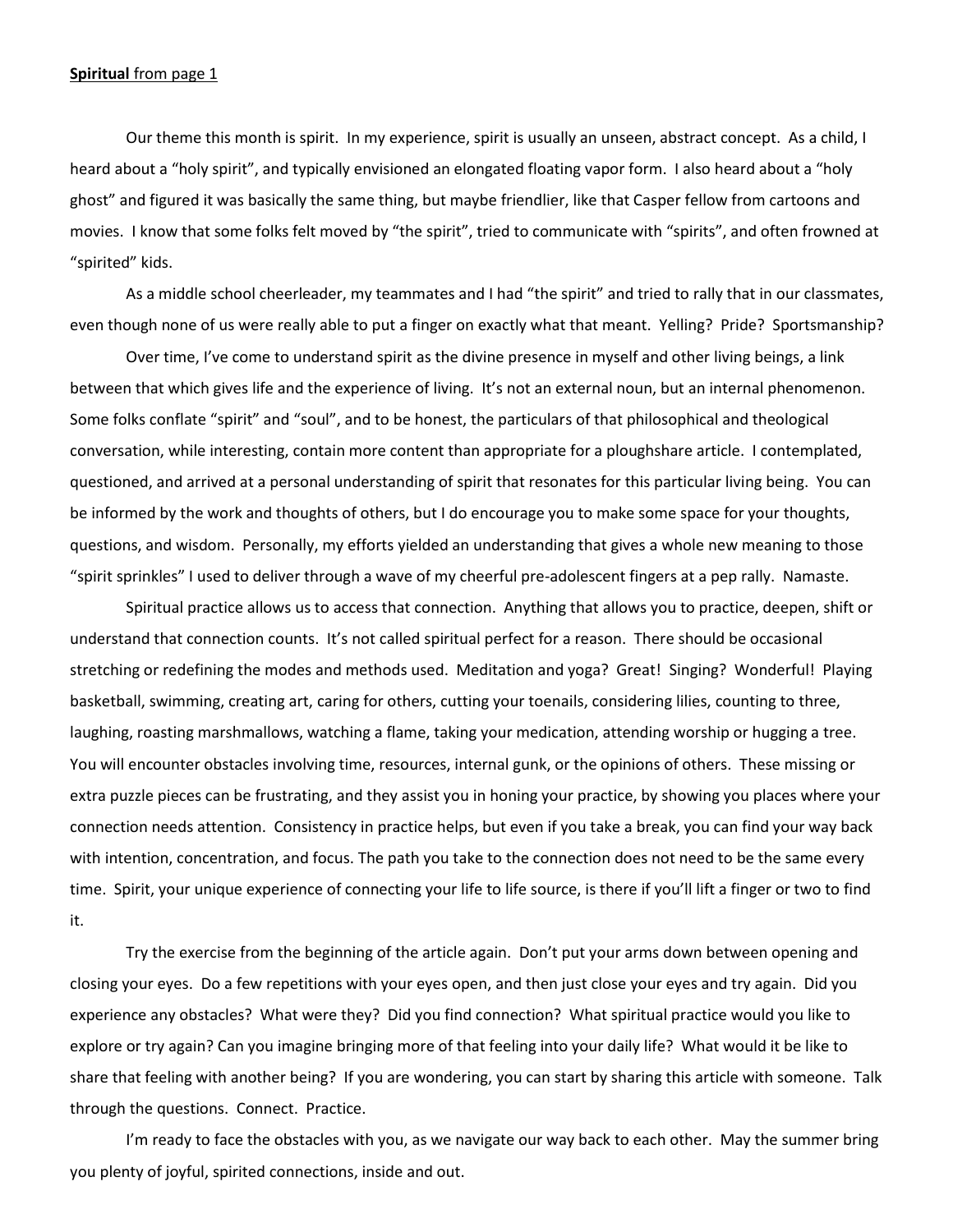## The Ritual of Food *by Robyn Rissman, Vice President, First Unitarian Board of Trustees*

Summer is at its peak and there is much to be grateful for, even if it's far too easy to let the omnipresent worries of the world invade our waking hours. But there's produce in the garden, long and lazy (I hope!) summer nights, and the prospect of once again gathering together in our beautiful building on August 15th. It's time to celebrate the bounties of the season and the small rhythms and rituals that give summer its own special place in the calendar. For me, it's the jars of sun tea, warm cherry tomatoes straight from the vine, picking berries from my berry patch, and making (and eating!!) homemade fudgesicles (apparently, my summer—and the rest of my year? revolves around food! These small rituals tie me to my childhood and summers long gone by, and they remind me of the value of making time for things that could so easily be shunted aside for "more important" things.

I hope that your summer has been filled with these little pleasures—and I'd love to know what they are, because I'm always on the hunt for new ways to enjoy this fleeting season. The idea of getting to hear them in person soon is what I most look forward to!

So, without further ado, here's my recipe for the fudgsicles. If you don't have a popsicle mold (which is a darn cheap source of joy), you can pinch hit with paper cups!

- 2 c. milk, cream or canned coconut milk for a dairy-free option
- 2 T cocoa 2 T sugar 1 c chocolate chips ½ t vanilla Dash of salt

Heat the milk on low/medium heat, stir in the cocoa and sugar, add chips and stir until melted. Let cool slightly and pour into molds. Freeze for 6 hours! I recommend making them in the morning so you can enjoy them late in the day!

# Experience Sunday Service Online Without a Computer

People can attend our Sunday service virtually even without a computer. From a telephone dial 312-626-6799, 646-558-8656, or 301-715-8592. When prompted enter the meeting ID 466 677 668 and the password 454623.